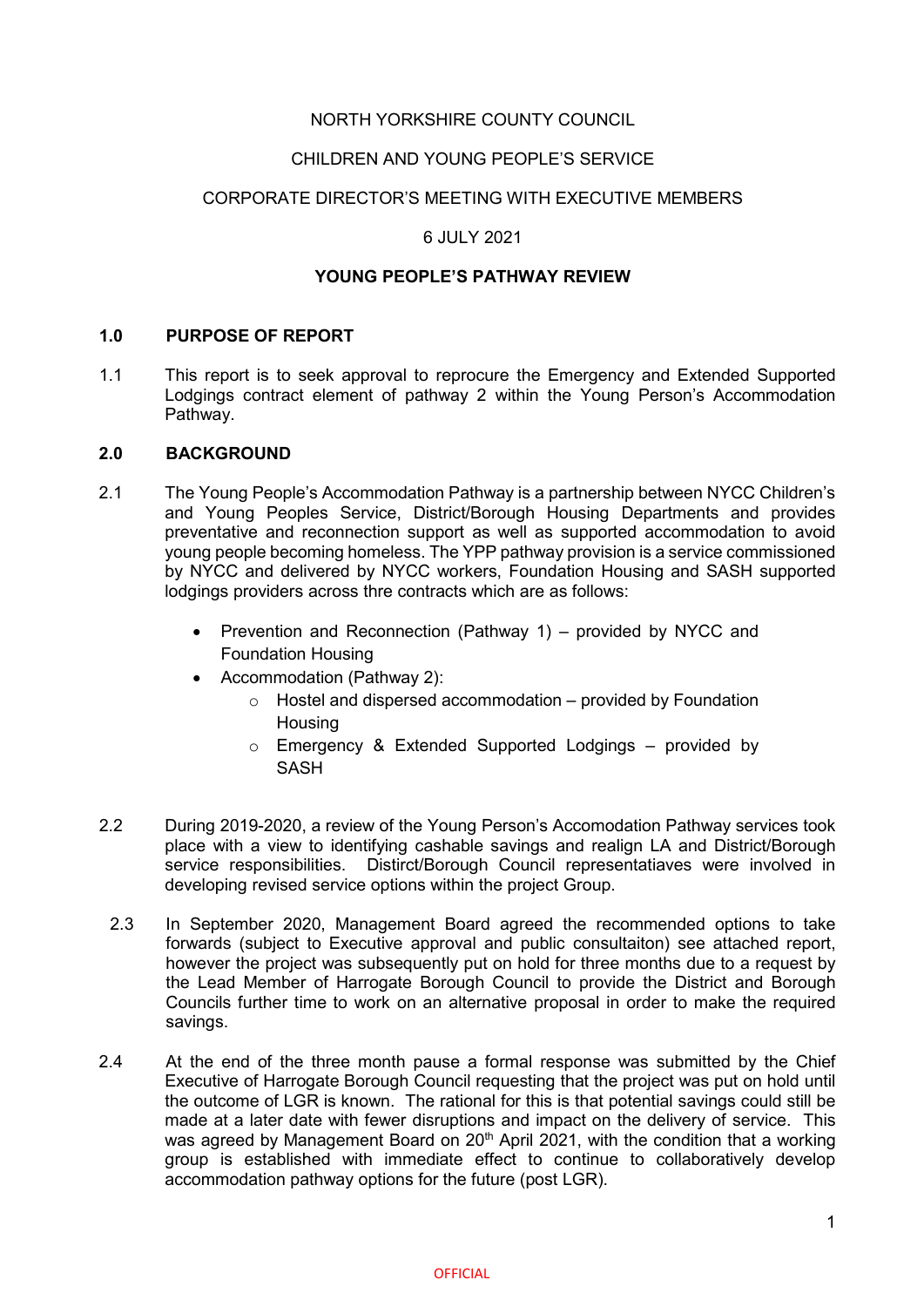## 2.5 Impact

The impact of pausing the review affected original options for the three current YPP contracts which all end on  $30<sup>th</sup>$  September 2021. The following advice has been sought from Legal and Procurement:

- Utilise the extension options already available within the current contract arrangements to extend the Pathway 1 Prevention/Reconnection contract and the Pathway 2 Accommodation contract (Foundation Housing) to a 1+1 agreement wef 01<sup>st</sup> October 2021. This has been approved by the Procurement Advisory Board
- Re-procure the third contract relating to Emergency & Extended Supported Lodgings (currently provided by SASH) on a 1+1 basis. Due to previously extending this contract, procurement is the only available option to maintain service delivery
- 2.6 The above will enable continued alignment of all services and the ability to align with Health and Adult Services housing procurement timeframes and a wider review of both CYPS and HAS housing contracts with a potential for increased cashable savings.

## 2.7 Contract Value

The current Emergency & Extended Supported Lodgings contract value is detailed below:

| <b>Service</b>                                               | <b>Service</b><br><b>Provider</b> | <b>Further Narrative</b>                                                  | <b>Annual Cost</b><br>(£) |
|--------------------------------------------------------------|-----------------------------------|---------------------------------------------------------------------------|---------------------------|
| <b>Emergency &amp; Extended</b><br><b>Supported Lodgings</b> | Safe and Sound<br>Homes (SASH)    | Funds 36 units per annum                                                  | 285,954                   |
| Night Stop                                                   | Safe and Sound<br>Homes (SASH)    | Estimated 3 units per annum<br>(NIGHTSTOP) - up to 800 nights in<br>total | 23,829                    |

### **3.0 ISSUES AND OPTIONS**

- 3.1 If approval to procure the current Emergency & Extended and Supported Lodgings (SASH) contract is not agreed the service would cease and a cohort of young people would be at risk of homelessness. Extending the SASH contract enables young adults aged 16-25 to have continued access to Emergency & Extended Supported Lodgings services.
- 3.2 Re-procuring the Emergency & Extended and Supported Lodgings contract comes with a risk of tight timeframes and limited interest from providers.

# **4.0 ENVIRONMENTAL IMPACTS**

4.1 The YPP Review project will be rescoped to join up with HAS accommodation procurement timeframes and an Operational Group which will involve all District/Borough representatives of each area within the County. A Carbon Impact Assessment will be completed.